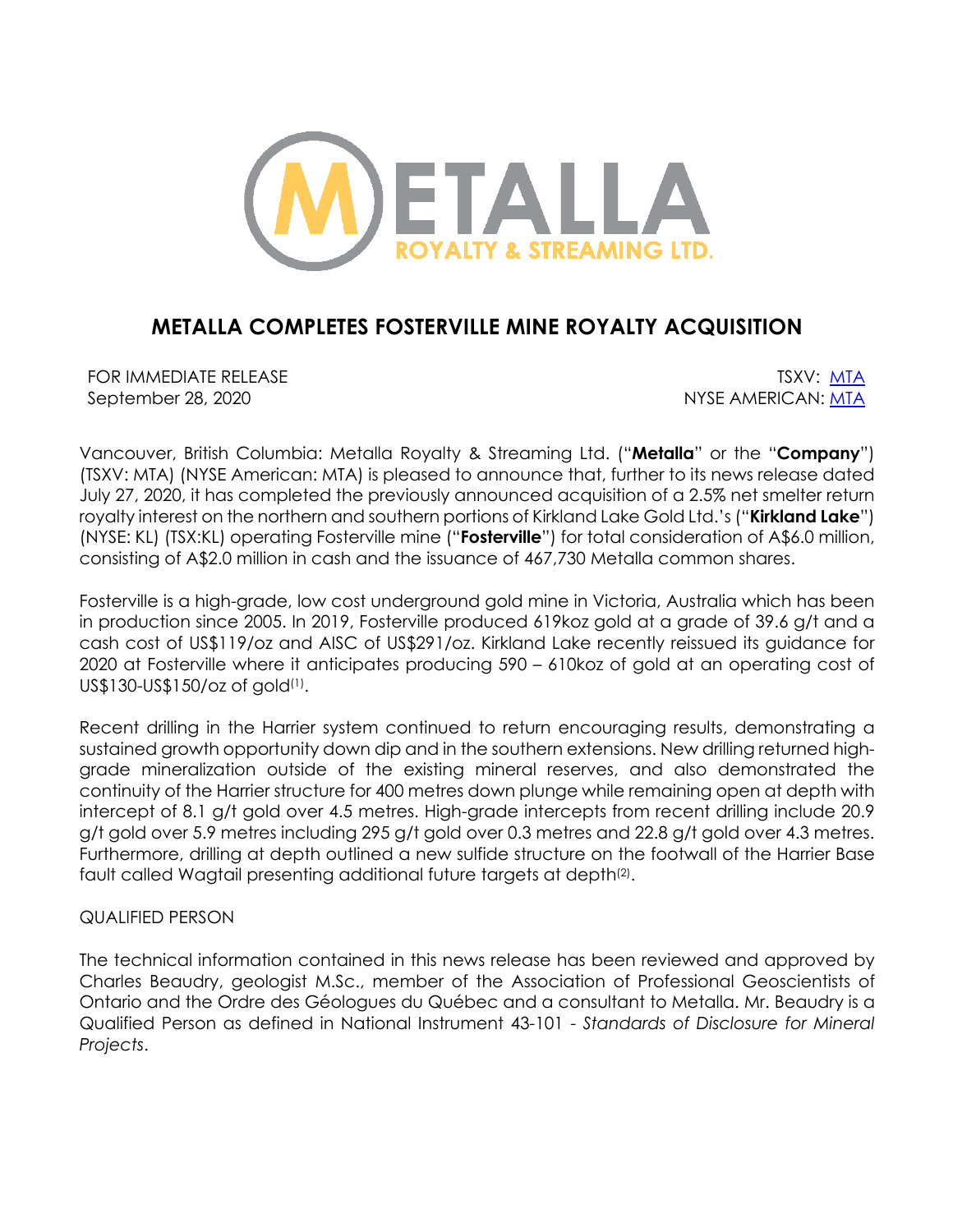### ABOUT METALLA

Metalla was created for the purpose of providing shareholders with leveraged precious metal exposure by acquiring royalties and streams. Our goal is to increase share value by accumulating a diversified portfolio of royalties and streams with attractive returns. Our strong foundation of current and future cash-generating asset base, combined with an experienced team, gives Metalla a path to become one of the leading gold and silver companies for the next commodities cycle.

For further information, please visit our website at www.metallaroyalty.com.

### ON BEHALF OF METALLA ROYALTY & STREAMING LTD.

CONTACT INFORMATION

Metalla Royalty & Streaming Ltd.

Brett Heath, President & CEO Phone: 604-696-0741 Email: info@metallaroyalty.com

Kristina Pillon, Investor Relations Phone: 604-908-1695 Email: kristina@metallaroyalty.com

Website: www.metallaroyalty.com

Neither the TSXV nor its Regulation Services Provider (as that term is defined in the policies of the Exchange) accept responsibility for the adequacy or accuracy of this release.

Notes:

- (1) See Kirkland Lake news release filed on December 3, 2019, Kirkland Lake news release filed on June
- 30, 2020. and Kirkland Lake Annual Information Form December 31, 2019.
- (2) See Kirkland Lake news release filed on July 30, 2020

#### CAUTIONARY NOTE REGARDING FORWARD-LOOKING STATEMENTS

This press release contains "forward-looking information" and "forward-looking statements" within the meaning of applicable Canadian and U.S. securities legislation. The forward-looking statements herein are made as of the date of this press release only, and the Company does not assume any obligation to update or revise them to reflect new information, estimates or opinions, future events or results or otherwise, except as required by applicable law.

Often, but not always, forward-looking statements can be identified by the use of words such as "plans", "expects", "is expected", "budgets", "scheduled", "estimates", "forecasts", "predicts", "projects", "intends", "targets", "aims", "anticipates" or "believes" or variations (including negative variations) of such words and phrases or may be identified by statements to the effect that certain actions "may", "could", "should", "would", "might" or "will" be taken, occur or be achieved. Forward-looking statements in this press release include, but are not limited to, Fosterville guidance and growth opportunities, future cash generation and the potential for Metalla to become one of the leading precious metal royalty and streaming companies. Such forward-looking statements reflect management's current beliefs and are based on information currently available to management. Forward-looking statements involve